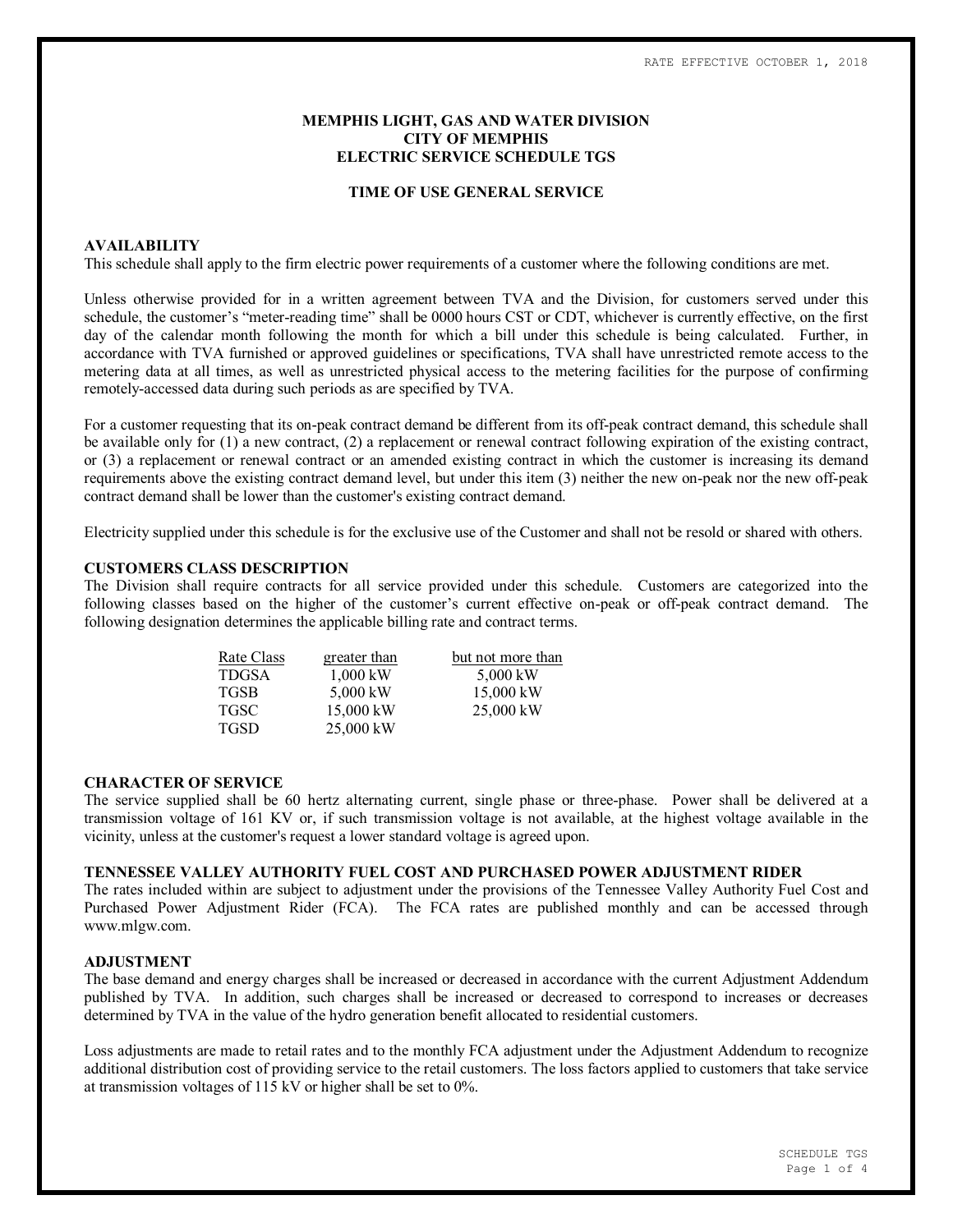### **DETERMINATION OF SEASONAL PERIODS**

Summer Period shall mean the June, July, August, and September billing months. Winter Period shall mean the December, January, February, and March billing months. Transition Period shall mean the April, May, October, and November billing months.

## **DETERMINATION OF ON-PEAK AND OFF-PEAK HOURS**

Except for Saturdays and Sundays and the weekdays that are observed as Federal holidays for New Year's Day, Memorial Day, Independence Day, Labor Day, Thanksgiving Day, and Christmas Day, on-peak hours for each day shall be from 1 p.m. to 7 p.m. from April through October and from 4 a.m. to 10 a.m. during all remaining months. All other hours of each day that are not otherwise defined as on-peak hours and all hours of such excepted days shall be off-peak hours. Such times shall be CST or CDT, whichever is then in effect. Said on-peak and off-peak hours are subject to change by TVA. In the event TVA determines that such changed on-peak and off-peak hours are appropriate, it shall so notify the Division at least 12 months prior to the effective date of such changed hours, and the Division shall promptly notify customer.

## **DETERMINATION OF ON-PEAK AND OFF-PEAK DEMANDS, MAXIMUM METERED DEMAND, AND ENERGY AMOUNTS**

The on-peak and off-peak kWh for any month shall be the energy amounts taken during the respective hours of the month designated under this schedule as on-peak and off-peak hours; provided, however, that notwithstanding the metered energy amount, the off-peak energy for any month shall in no case be less than the product of (1) the off-peak billing demand as calculated in the paragraph below and (2) 110 hours (reflecting a 15 percent load factor applied to the average number of hours in a month) at the applicable rate of Off-peak Block 1.

The Division shall meter the on-peak and off-peak demands in kW of all customers taking service under this schedule. The on-peak metered demand and off-peak metered demand for any month shall be determined separately for the respective hours of the month designated under this schedule as on-peak and off-peak hours. In each case, the metered demand shall be the highest average demand during any 30-consecutive-minute period beginning or ending on a clock hour of the month of the load metered in kW, and, except as provided below in this section, such amounts shall be used as the on-peak and off-peak billing demands. The maximum metered demand for any month shall be the higher of (1) the highest on-peak metered demand in the month or (2) the highest off-peak metered demand in the month. The on-peak billing demand shall in no case be less than the sum of (1) 30 percent of the first 5,000 kW, (2) 40 percent of the next 20,000 kW, (3) 50 percent of the next 25,000 kW, (4) 60 percent of the next 50,000 kW, (5) 70 percent of the next 100,000 kW, (6) 80 percent of the next 150,000 kW, and (7) 85 percent of all kW in excess of 350,000 kW of the higher of the currently effective on-peak contract demand or the highest on-peak billing demand established during the preceding 12 months. The off-peak billing demand shall in no case be less than the sum of (1) 30 percent of the first 5,000 kW, (2) 40 percent of the next 20,000 kW, (3) 50 percent of the next 25,000 kW, (4) 60 percent of the next 50,000 kW, (5) 70 percent of the next 100,000 kW, (6) 80 percent of the next 150,000 kW, and (7) 85 percent of all kW in excess of 350,000 kW of the higher of the currently effective off-peak contract demand or the highest off-peak billing demand established during the preceding 12 months. The maximum billing demand for any month shall be the higher of (1) the on-peak billing demand or (2) the off-peak billing demand in the month.

## **FACILITIES RENTAL CHARGE**

There shall be no facilities rental charge under this schedule for delivery at transmission voltage levels of 161 kV or higher.

For delivery at less than 161 kV, there shall be added to the customer's bill a facilities rental charge. This charge shall be \$0.38 per kW per month except for delivery at voltages below 46 kV, in which case the charge shall be \$0.97 per kW per month for the first 10,000 kW and \$0.76 per kW per month for the excess over 10,000 kW. Such charge shall be applied to the highest of (1) the highest on-peak or off-peak billing demand established during the latest 12-consecutive-month period, (2) the customer's currently effective on-peak contract demand, or (3) the customer's currently effective off-peak contract demand and shall be in addition to all other charges under this schedule, including minimum bill charges.

## **REACTIVE DEMAND CHARGES**

If the reactive demand (in kVAR) is lagging during the 30-consecutive-minute period in which the customer's highest metered demand occurs, there shall be added to the customer's bill a reactive charge of \$1.49 per kVAR of the amount, if any,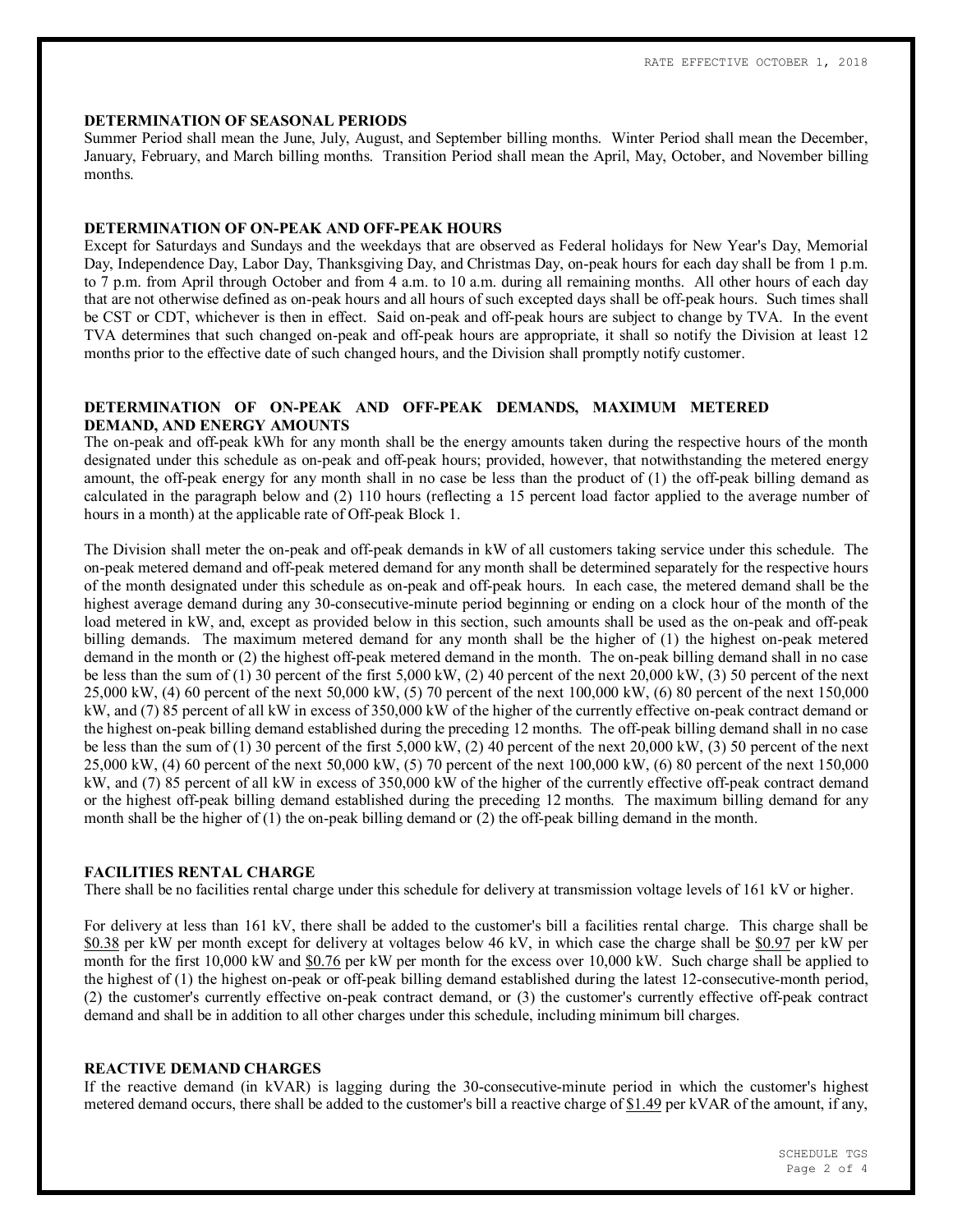by which the reactive demand exceeds 33 percent of such metered demand. If the reactive demand (in kVAR) is leading during the 30-consecutive-minute period in which the customer's lowest metered demand (excluding any metered demands which are less than 25 percent of the highest metered demand) occurs, there shall be added to the customer's bill a reactive charge of \$1.17 per kVAR of the amount of reactive demand. Such charges shall be in addition to all other charges under this schedule, including minimum bill charges.

#### **MINIMUM MONTHLY BILL**

The monthly bill under this schedule, excluding any facilities rental charges and any reactive charges, shall not be less than the sum of (1) the base service and TVA administrative charges, (2) the portion of the base demand charge, as adjusted, (but excluding the additional portion thereof applicable to excess of billing demand over contract demand) applicable to on-peak billing demand applied to the customer's on-peak billing demand, (3) the portion of the base demand charge, as adjusted, (but excluding the additional portion thereof applicable to excess of billing demand over contract demand) applicable to any excess of off-peak over on-peak billing demand applied to the amount, if any, by which the customer's off-peak billing demand exceeds its on-peak billing demand, (4) the base on-peak energy charge, as adjusted, applied to the customer's onpeak energy takings, and (5) the base off-peak energy charge, as adjusted, applied to the higher of customer's actual off-peak energy takings or the minimum off-peak energy takings amount provided for in the first paragraph of the section of this schedule entitled "Determination of On-peak and Off-peak Demands, Maximum Metered Demand, and Energy Amounts".

The Division may require minimum bills higher than those stated above.

## **CONTRACT REQUIREMENT**

Under TDGSA, the contract shall be for an initial term of at least 1 year and extended automatically from year to year thereafter. After the initial term, the TDGSA contract may be terminated upon not less than a 90 day notice.

Under the TGSB, TGSC and TGSD rates, the contract shall be for an initial term of at least 5 years and any renewals or extensions of the initial contract shall be for a term of at least 5 years. After 10 years of service, any such contract for the renewal or extension of service may provide for termination upon not less than a 16-month notice.

The customer shall contract for its maximum requirements, which shall not exceed the amount of power capable of being used by customer, and the Division shall not be obligated to supply power in greater amount at any time than the customer's currently effective on-peak or off-peak contract demand. If the customer uses any power other than that supplied by the Division under this schedule, the contract will include other special provisions. The schedule in any power contract shall be subject to adjustment, modification, change, or replacement from time to time as provided under the power contract between the Division and TVA.

#### **PAYMENT**

Rates and charges included within are net. In the event that any bill is not paid on or before the delinquent date shown on bill, there shall be added to the bill an amount equal to 5 percent on the first \$250.00 of the bill plus one percent on any portion of the bill exceeding \$250.00; to any amount remaining unpaid 30 days after the delinquent date of the bill, there shall be added a penalty of one percent, and an additional one percent shall be added at the end of each successive 30-day period until the amount is paid in full.

### **SINGLE-POINT DELIVERY**

The charges under this schedule are based upon the supply of service through a single delivery and metering point, and at a single voltage. If service is supplied to the same customer through more than one point of delivery or at different voltages, the supply of service at each delivery and metering point and at each different voltage shall be separately metered and billed.